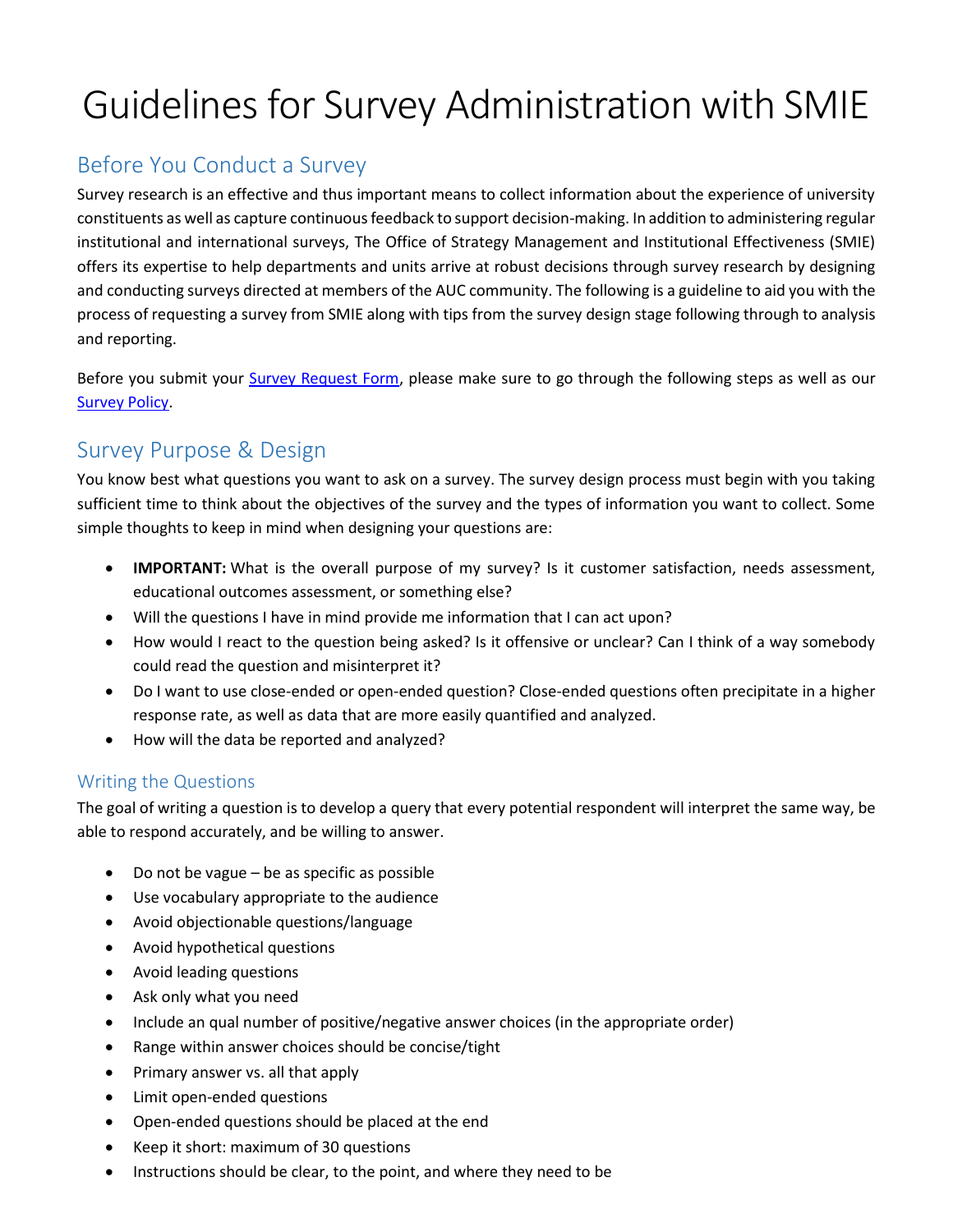- Use headings/division titles where appropriate
- Keep answers responses structured similarly
- Demographics placement should either come at the beginning or the end of the survey
- Take question order very seriously: general to specific

Surveys explicitly or implicitly associated with the Office of Strategy Management & Institutional Effectiveness (SMIE) by titles, footnotes, or presence on our website, reflect on the reputation of our office. SMIE reserves the right, in consultation with the survey sponsor(s), to edit the survey for purposes of brevity, clarity and/or appropriateness. Further, our office reserves the right to refuse any survey or survey data that does not meet with University standards.

#### Piloting the Survey

Prior to distributing any survey, it is recommended that you test the survey by asking a small group to complete the survey and note any uncertainties they have about the meaning of survey items. They may also find formatting, grammar, or spelling errors. This provides one more opportunity to identify and correct misleading questions or other survey problems before distribution.

#### Survey Invitation Message and Incentives

As the unit requesting the survey, you should write the email invitation message. The message should explain to prospective respondents why they are being surveyed in a concise and friendly manner, and invite them to complete the survey. We can provide you with samples, and will consult on your provided message based on our experience and purpose of email. Our office will insert a standardized paragraph that guarantees the confidentiality of respondents at the bottom of each email.

Incentives, if any, for completing the survey should be mentioned in the original email, as well as in any follow up or reminder messages – for example, cash prizes, gift certificates, or other desirable items can be offered as incentives that will be awarded to one or a number of randomly selected respondents.

If you are undecided on whether to include incentives, our office will help you take this decision during consultation.

### Survey Timing

The timing of your survey is crucial to the success of the survey. Obviously, you would not want to send out a student survey during spring break or finals week. Our office will work with you in selecting the most appropriate time period to administer your survey.

To get an idea on already scheduled surveys for the current academic year, please refer to the Survey Calendar on ou[r webpage.](https://www.aucegypt.edu/about/strategy-management-and-institutional-effectiveness/institutional-surveys)

#### Survey Distribution and Reminders

All surveys are administered from our office, where they will be distributed from the email address, [smie@aucegypt.edu](mailto:dair@aucegypt.edu) through SurveyMonkey, our official platform for survey development and deployment. Web surveys are our preferred method since:

- they are inexpensive
- they result in a fast response
- they minimize data-entry errors
- they facilitate email reminders via an authenticated process